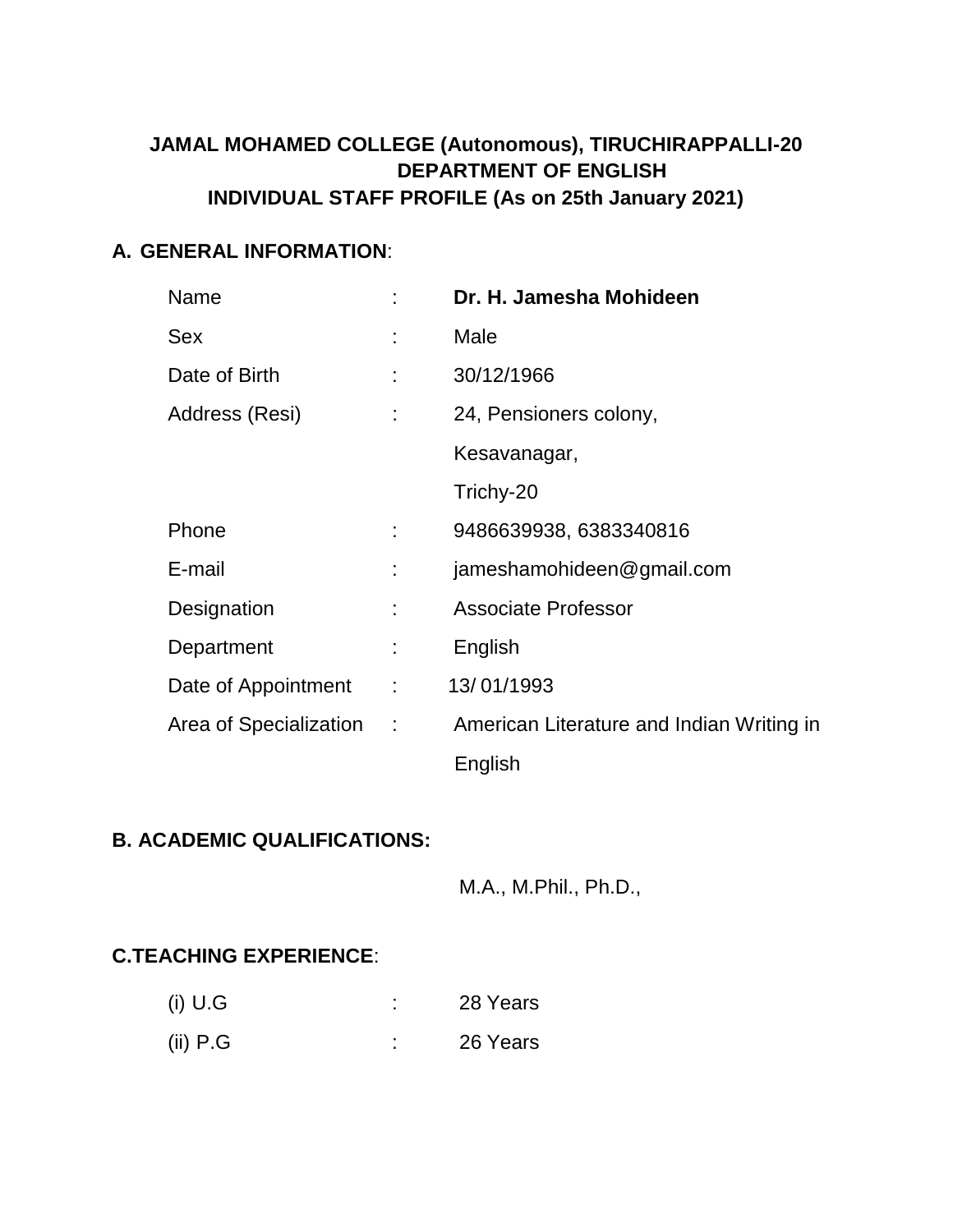# **D. RESEARCH EXPERIENCE:**

Research Degree : M.Phil., (Amerian Literature) Ph.D., (Indian Writing in English)

## **E. RESEARCH GUIDANCE:**

.

| Research Advisor for M.Phil Programme :                 | <b>Yes</b> |
|---------------------------------------------------------|------------|
| M. Phil Guide-ship Communication No 23393 /M. Phil/2000 |            |
| No. of M.Phil Candidates Pursuing in the                |            |
| Academic Year 2020-2021                                 | 04         |

## **F. ORIENTATION & REFRESHER COURSES ATTENDED/ PARTICIPATED:**

- 1. UGC-orientation Course from 03/12/1997 to 30/12/1997
- 2. Refresher Course from 06/02/2001 to 26/02/2001
- 3. Refresher Course from 03/12/2002to 23/12/2002
- 4. Refresher Course from 09/12/2004 t0 29/12/2004

## **G. PAPERS PRESENTED IN SEMINARS/ CONFERENCES:**

- 1. Shashi Deshpande's The Dark Holds No Terror as a compendium of the crisis of the educated earning Women.
- 2. Changing Faces of women in Manju Kapur's Custody.
- 3. Manju Kapur's Difficult Daughters: A Critique of Mother-Daughter Relationship.
- 4. The Woman Steps Out to Conquer: A Study of Manju Kapur's 'AMarried Woman'.